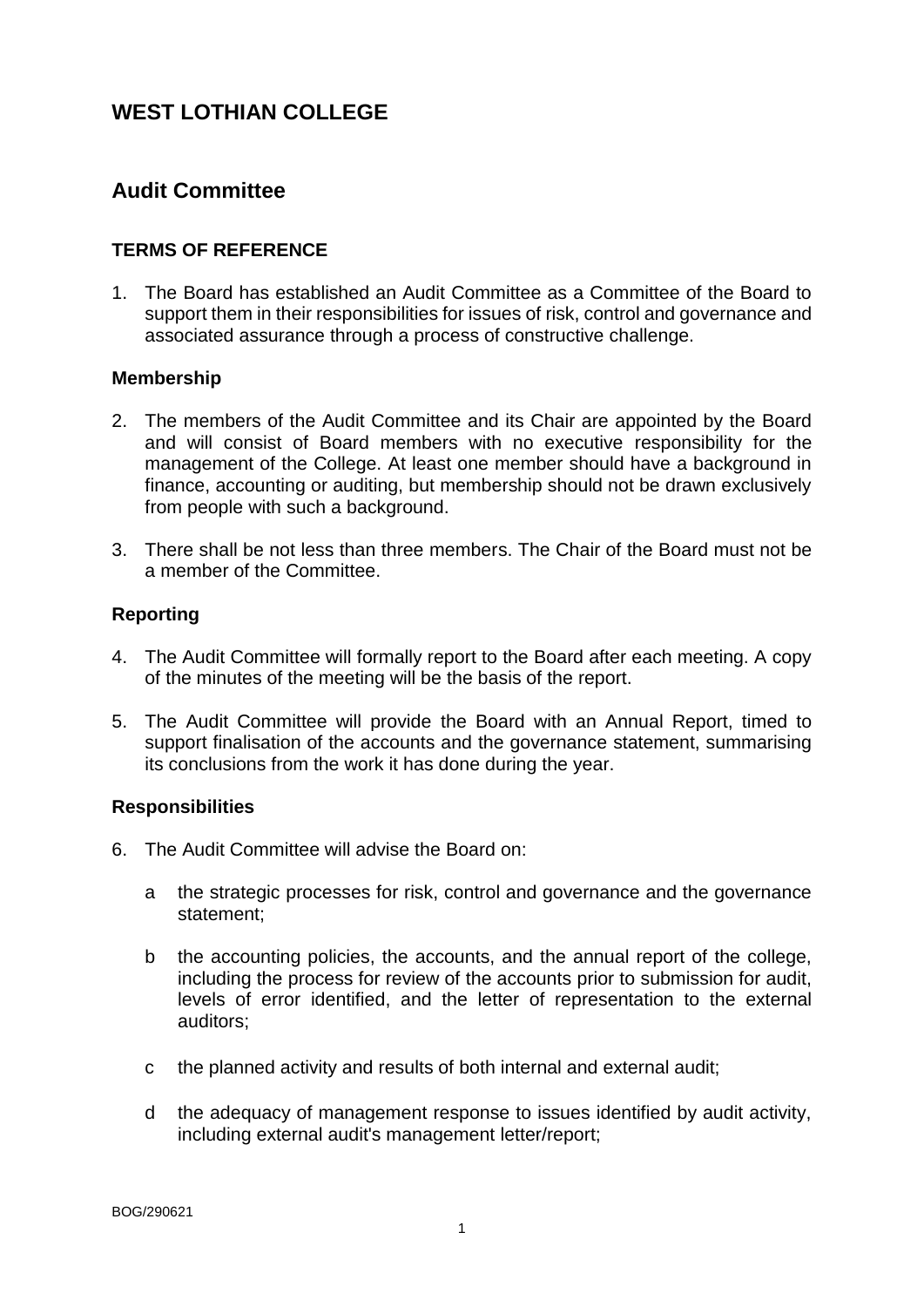- e the effectiveness of the internal control environment and of external audit;
- f assurances relating to the corporate governance requirements for the organisation;
- g proposals for tendering for internal audit services or for purchase of non-audit services from contractors who provide audit services; and
- h anti-fraud policies, whistle-blowing processes, and arrangements for special investigations.
- 7. The Committee will review relevant reports from the SFC, Audit Scotland and other organisations.
- 8. The Committee will ensure that the college has systems and procedures to achieve value for money and is economical, efficient and effective in its use of public funding – this may require identifying specific value for money studies.
- 9. The Committee will provide assurances to the Board that the College has in place appropriate policies and procedures to promote and safeguard the health and safety of staff, students and all stakeholders and satisfies current legislation.
- 10. The Audit Committee will also periodically review its own effectiveness and report the results of that review to the Board.

### **Rights**

- 11. The Audit Committee may:
	- a co-opt additional members for a period not exceeding a year to provide specialist skills, knowledge and experience; and
	- b procure specialist ad-hoc advice at the expense of the organisation, subject to budgets agreed by the Board.

### **Access**

12. Internal Auditors and External Auditors will have free and confidential access to the Chair of the Audit Committee.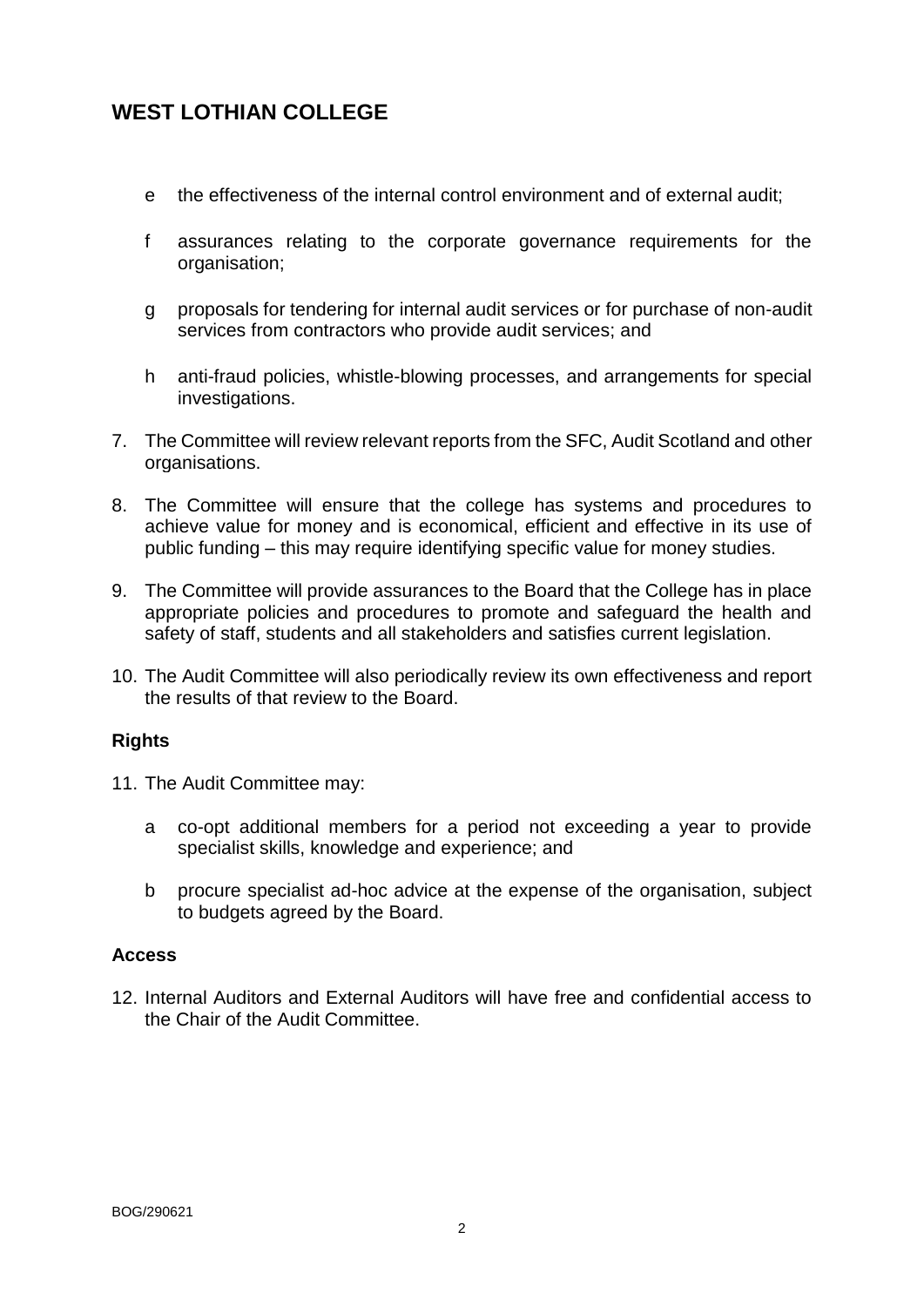### **Meetings**

- 13. The procedures for meetings are:
	- a the Audit Committee will meet at least four times a year. The Chair of the Audit Committee may convene additional meetings, as he/she deems necessary;
	- b A quorum shall be one half of the members entitled to vote upon the question before the meeting;
	- c Audit Committee meetings will normally be attended by the Principal, a representative of Internal Audit, Vice Principal, Finance & Corporate Services and a representative of External Audit;
	- d the Audit Committee may ask any other officials of the organisation to attend to assist it with its discussions on any particular matter;
	- e the Audit Committee may sit privately without any non-members present for all or part of a meeting by asking any or all of those who normally attend but who are not members to withdraw to facilitate open and frank discussion of particular matters;
	- f the Committee shall meet with the internal and external auditors without the executive team present at least annually;
	- g the Board may ask the Audit Committee to convene further meetings to discuss particular issues on which they want the Committee's advice.

#### **Information Requirements**

14. For each meeting the Audit Committee will be provided with:

- a a report summarising any significant changes to the organisation's Risk Register;
- b a report from Internal Audit summarising:
	- i key issues emerging from Internal Audit work;
	- ii management response to audit recommendations;
	- iii significant changes to the audit plan;
	- iv any resourcing issues affecting the delivery of Internal Audit objectives;
- c a quarterly report on Health and Safety.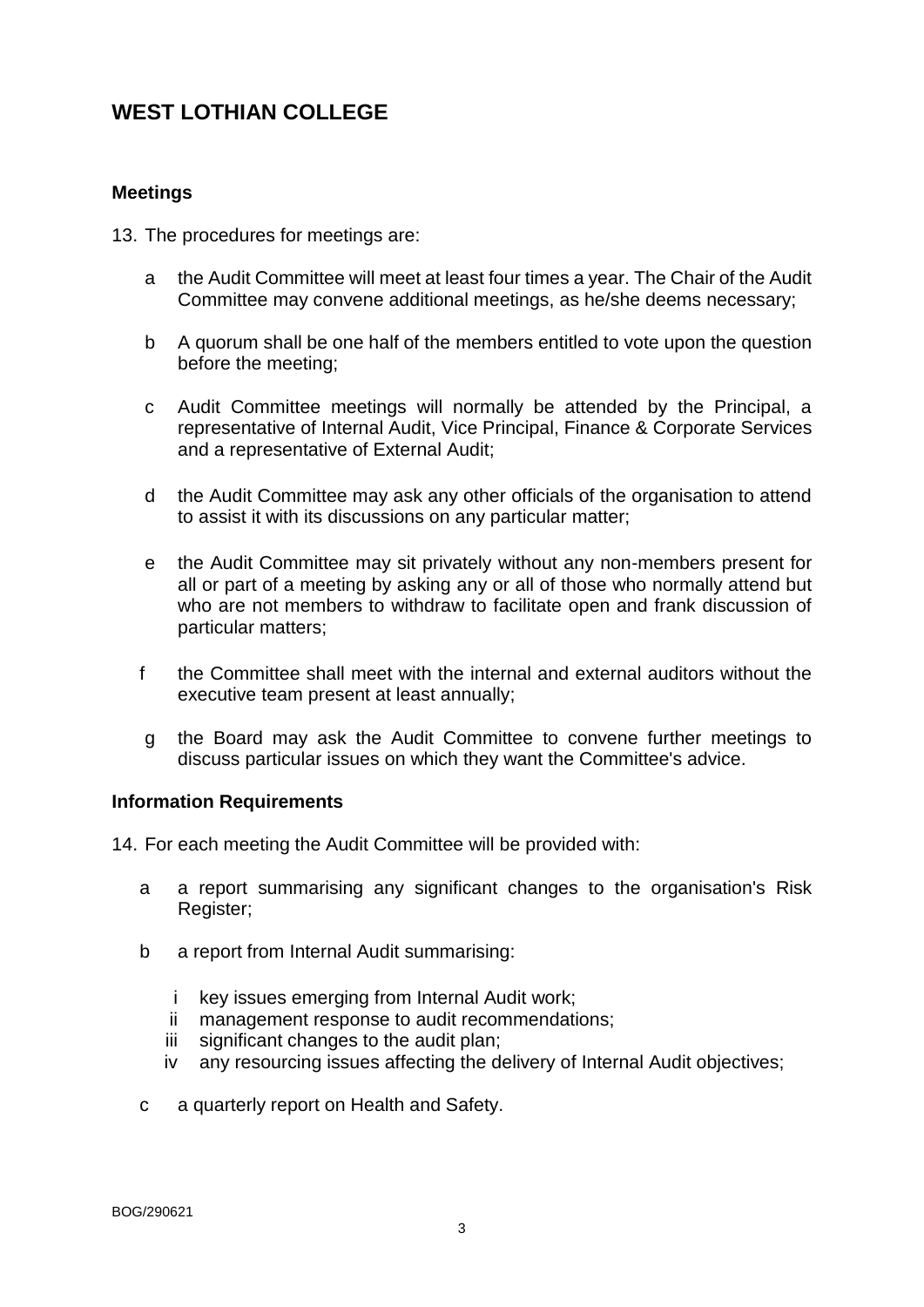- 15. As and when appropriate the Committee will also be provided with:
	- a proposals for the Terms of Reference of Internal Audit;
	- b the Internal Audit Strategy;
	- c Internal Audit's Annual Opinion and Report;
	- d the draft annual financial statements;
	- e External Audit's management letter/report;
	- f a report on any proposals to tender for internal audit functions.
- 16. The above list suggests minimum requirements for the inputs which should be provided to the Audit Committee. In some cases, more may be provided.

Last reviewed by Committee: June 2020 Last approved by the Board: June 2020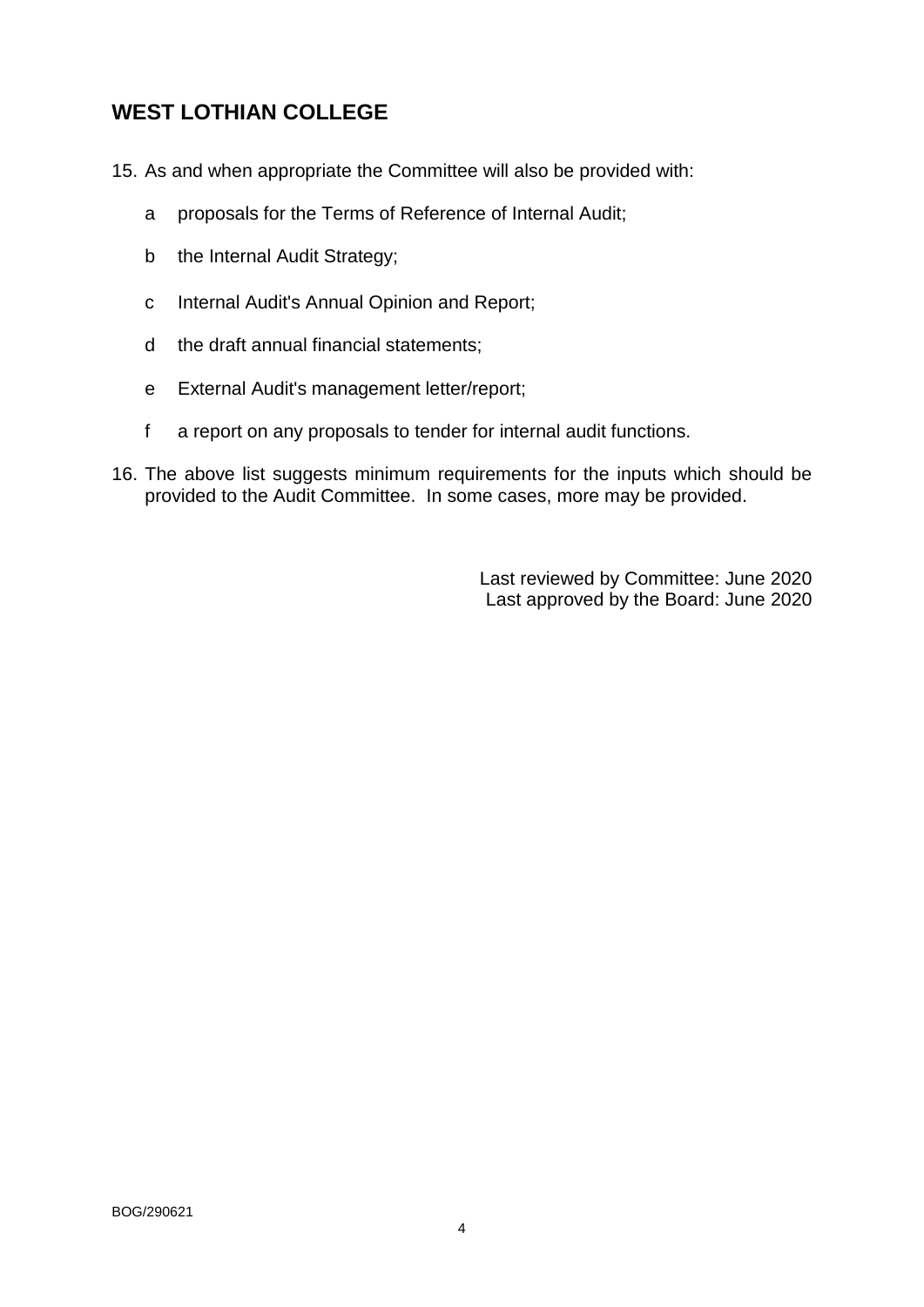## **Learning and Teaching Committee**

### **TERMS OF REFERENCE**

### **Membership**

- 1. The Board will establish a Committee of the Board to be known as the Learning and Teaching Committee.
- 2. The Committee and its Chair will be appointed by the Board. There shall be not less than four members. A quorum shall be one half of the members entitled to vote on the question before the meeting.
- 3. At least one member should have a background in learning and teaching, but membership should not be drawn exclusively from Board members with such a background. The Committee may, if it considers it necessary or desirable, co-opt members with particular expertise.

### **Authority**

- 4. The Committee is authorised by the Board to investigate any activity within its terms of reference. It is authorised to seek any information it requires from any employee and all employees are directed to co-operate with any requests made by the Committee.
- 5. The Committee is authorised by the Board to obtain independent professional advice, with any costs of such advice to be paid for by the College, and to secure the attendance of non-members with relevant experience and expertise if it considers this necessary.

#### **Proceedings**

6. The Committee will normally meet at least four times per year.

#### **Duties**

- 7. The duties of the Committee shall include:
	- a reviewing and approving the College's strategy for learning and teaching;
	- b approving new courses for the annual curriculum portfolio;
	- c approving the annual institution led review of quality including self-evaluation;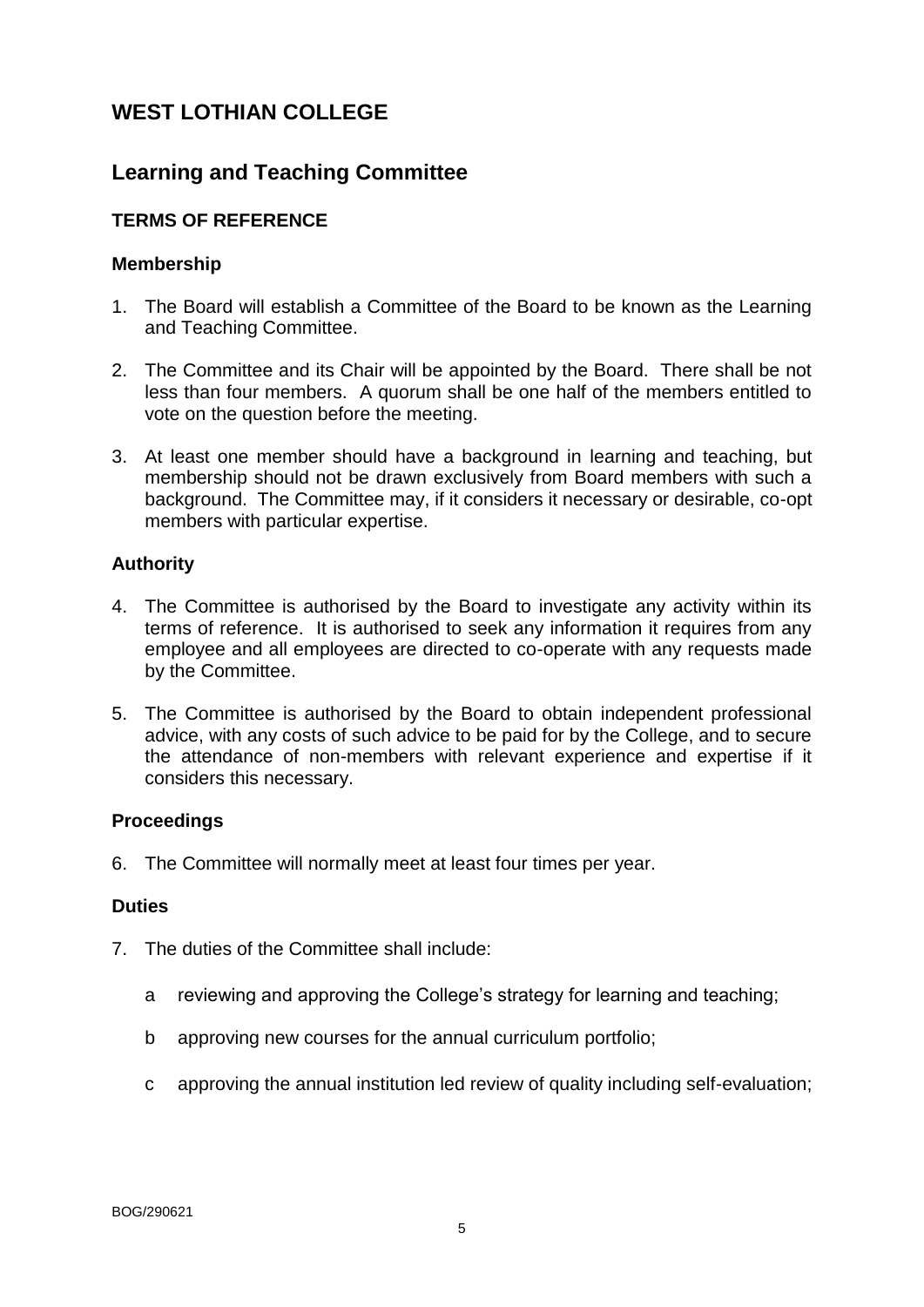- d recommending the Outcome Agreement for approval to the Board;
- e approving the College Annual Equalities Mainstreaming Report and Action Plan;
- f monitoring the effectiveness of learning and teaching quality policies and procedures;
- g receiving reports and regular updates from the Student Association on the learner experience;
- h receiving reports on benchmarking, best practice and curriculum design;
- i reviewing relevant recommendations from external monitoring and awarding bodies;
- j undertaking an annual Deep Dive into a strategic learning and teaching issues which has been identified by the Committee;

### **Reporting Procedures**

- 8. The Committee shall provide the minutes of its meetings to the Board.
- 9. The Committee shall highlight any matter which it feels is of particular importance to the Board.

Last reviewed by Committee: June 2020 Last approved by the Board: June 2020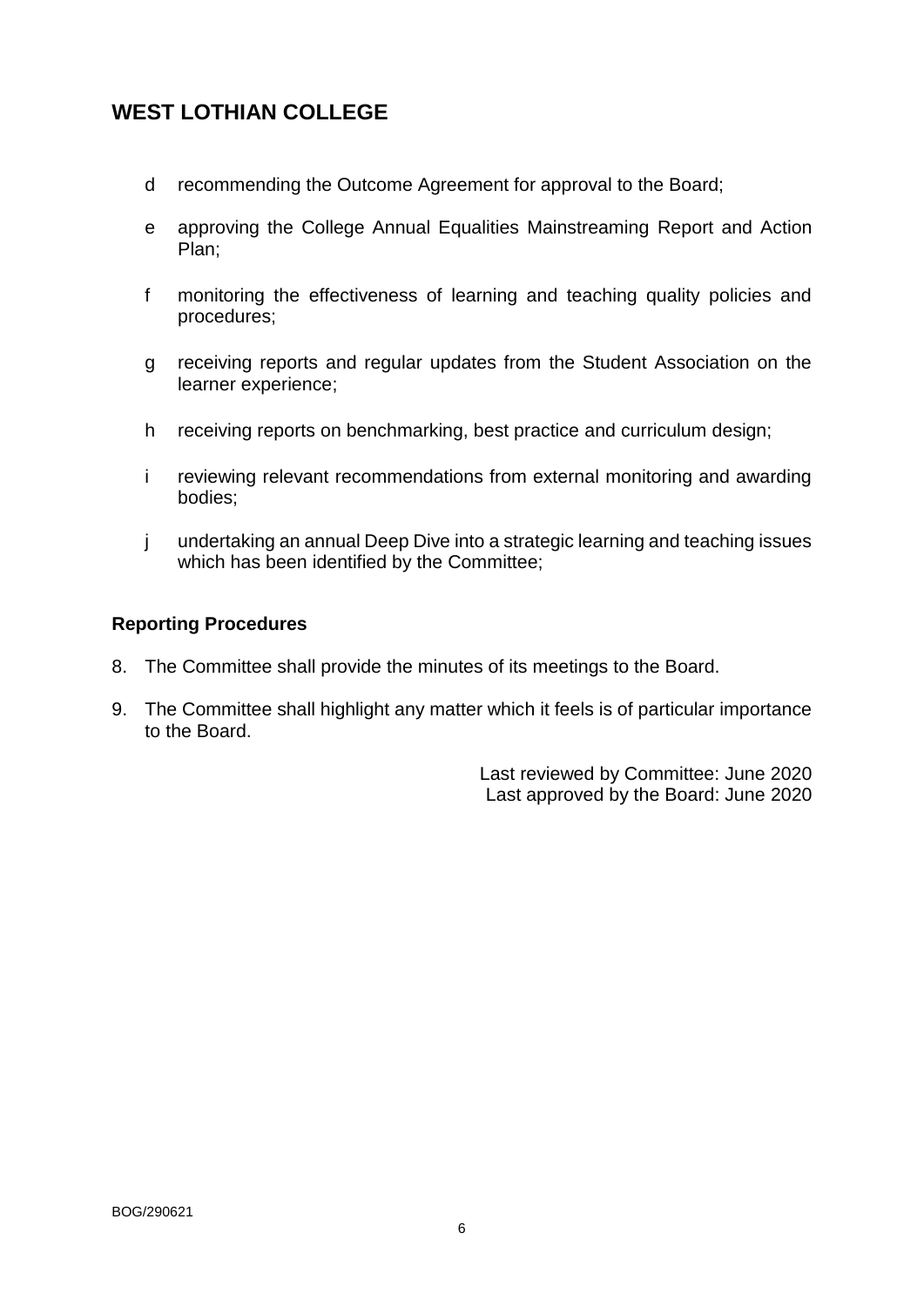## **Finance and General Purposes Committee**

## **TERMS OF REFERENCE**

### **Membership**

- 1. The Board will establish a Committee of the Board to be known as the Finance and General Purposes Committee.
- 2. The Committee and its Chair will be appointed by the Board. Membership shall comprise of six members, plus the Principal (Accounting Officer).
- 3. At least one member should have a background in finance, accounting or auditing, but membership shall not be drawn exclusively from people with such a background.
- 4. A quorum shall be one half of the members entitled to vote upon the question before the meeting.
- 5. The Committee may, if it considers it necessary or desirable, co-opt members with particular expertise and/or form sub-committees, if required.

### **Authority**

- 6. The Committee is authorised by the Board to investigate any activity within its terms of reference. It is authorised to seek any information it requires from any employee and all employees are directed to co-operate with any requests made by the Committee.
- 7. The Committee is authorised by the Board to obtain independent professional advice, with any costs of such advice to be paid for by the College, and to secure the attendance of non-members with relevant experience and expertise if it considers this necessary.

### **Proceedings**

8. The Committee will normally meet at least four times per year. The Vice Principal (Finance & Corporate Services), Vice Principal (Learning & Attainment) and Vice Principal (Performance & Improvement) shall normally attend, together with any staff invited to attend.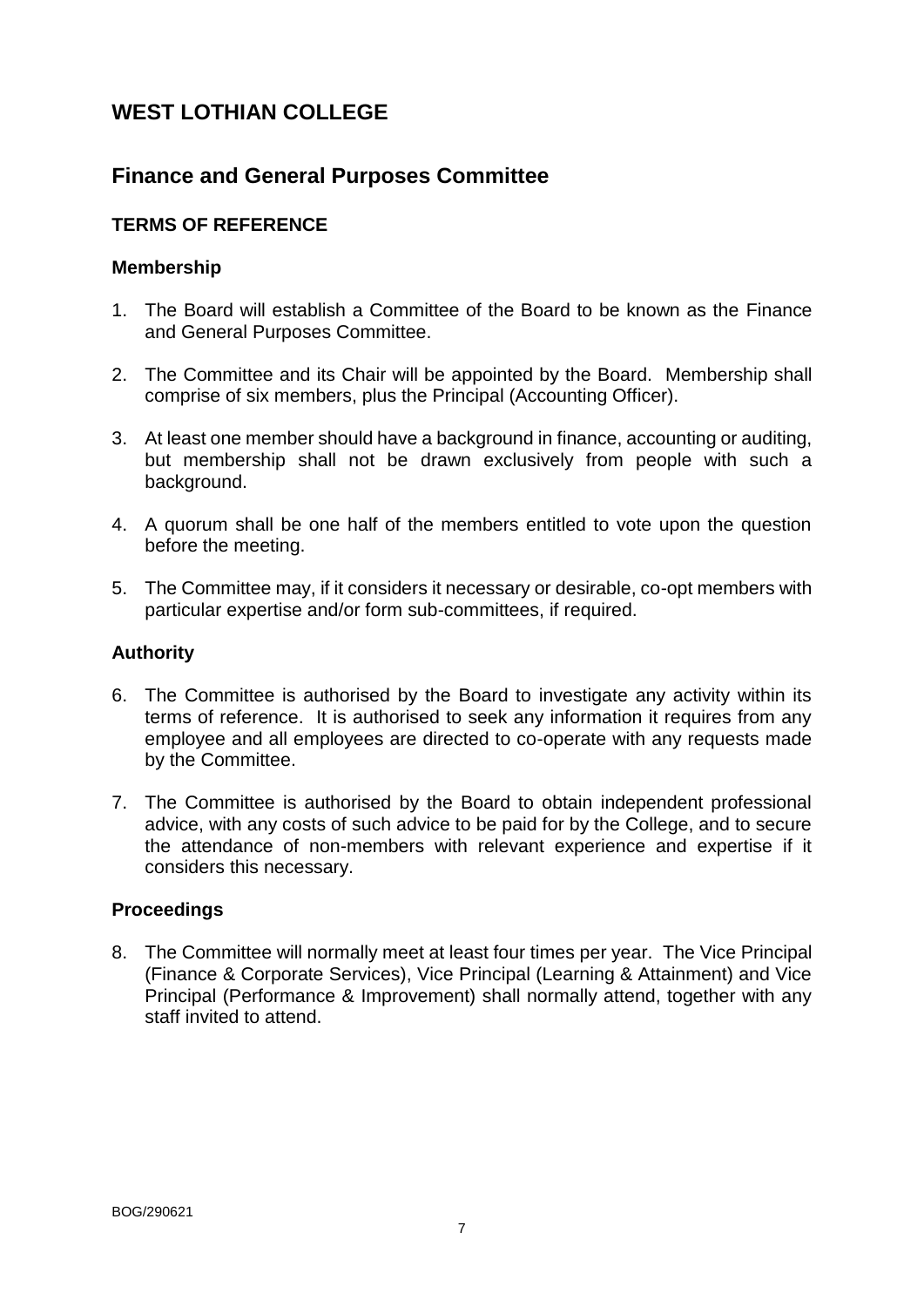### **Duties**

- 9. The duties of the Committee shall include:
	- a. monitoring the colleges financial position;
	- b. considering the proposed college budget for the following financial year and making its recommendation to the Board;
	- c. considering the proposed five-year financial forecast and making recommendations to the Board;
	- d. making appropriate provision for salary awards as part of its consideration of the college budget, and implementing the agreed outcomes of national pay bargaining;
	- e. overseeing cash management and the colleges banking arrangements;
	- f. agreeing and monitoring the college's insurance arrangements;
	- g. agreeing and monitoring the college's key financial performance indicators;
	- h. approving, reviewing and monitoring major capital works;
	- i. reviewing the college's Infrastructure, Financial, Procurement and People Strategies and making recommendations to the Board;
	- j. having overall responsibility for ensuring that staff recruitment and development policies are in line with equal opportunities;
	- k. reviewing and monitoring matters relating to Human Resources Management; and

### **Reporting Procedures**

- 10. The Committee shall provide the minutes of its meetings to the Board.
- 11. The Committee shall highlight any matter which it feels is of particular importance to the Board, taking account of the Scottish Funding Council's Financial Memorandum and any other relevant guidelines.

Last reviewed by Committee: June 2020 Last approved by the Board: June 2020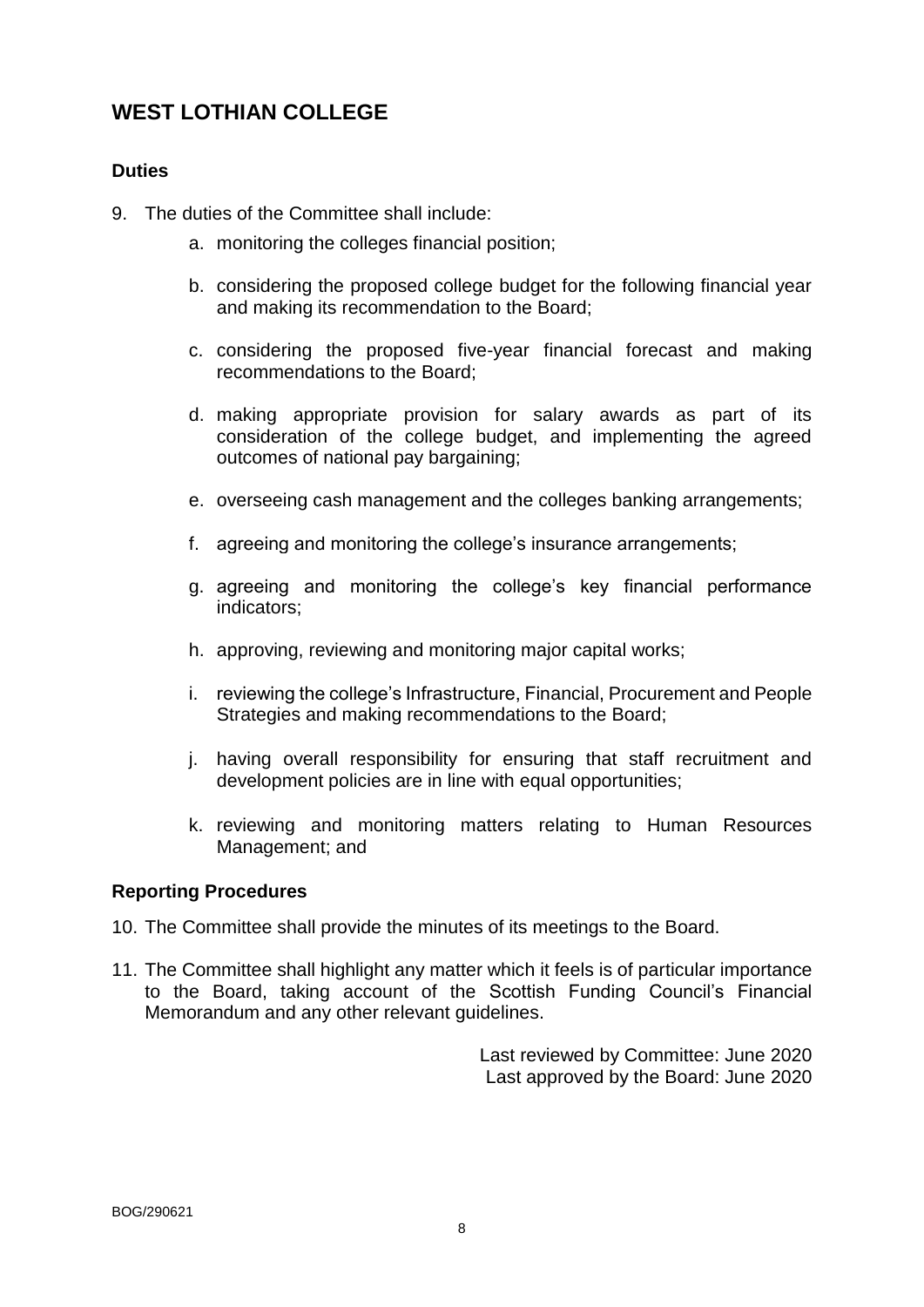## **Chairs Committee**

## **TERMS OF REFERENCE**

### **Membership**

- 1. The Board will establish a Committee of the Board to be known as the Chairs **Committee.**
- 2. The Committee and its Chair will be appointed by the Board and will consist of Members with no executive responsibility for the management of the College. Membership will comprise:
	- Chair
	- Vice-Chair; and
	- Chairs of the Board Committees.
	- A Non-Executive Board Member
- 3. A quorum shall be one half of the members entitled to vote upon the question before the meeting.
- 4. The Committee may, if it considers it necessary or desirable, co-opt members with particular expertise and/or form sub-committees, if required.

### **Authority**

- 5. The Committee is authorised by the Board to investigate any activity within its terms of reference. It is authorised to seek any information it requires from any employee and all employees are directed to co-operate with any requests made by the Committee.
- 6. The Committee is authorised by the Board to obtain independent professional advice, with any costs of such advice to be paid for by the College, and to secure the attendance of non-members with relevant experience and expertise if it considers this necessary.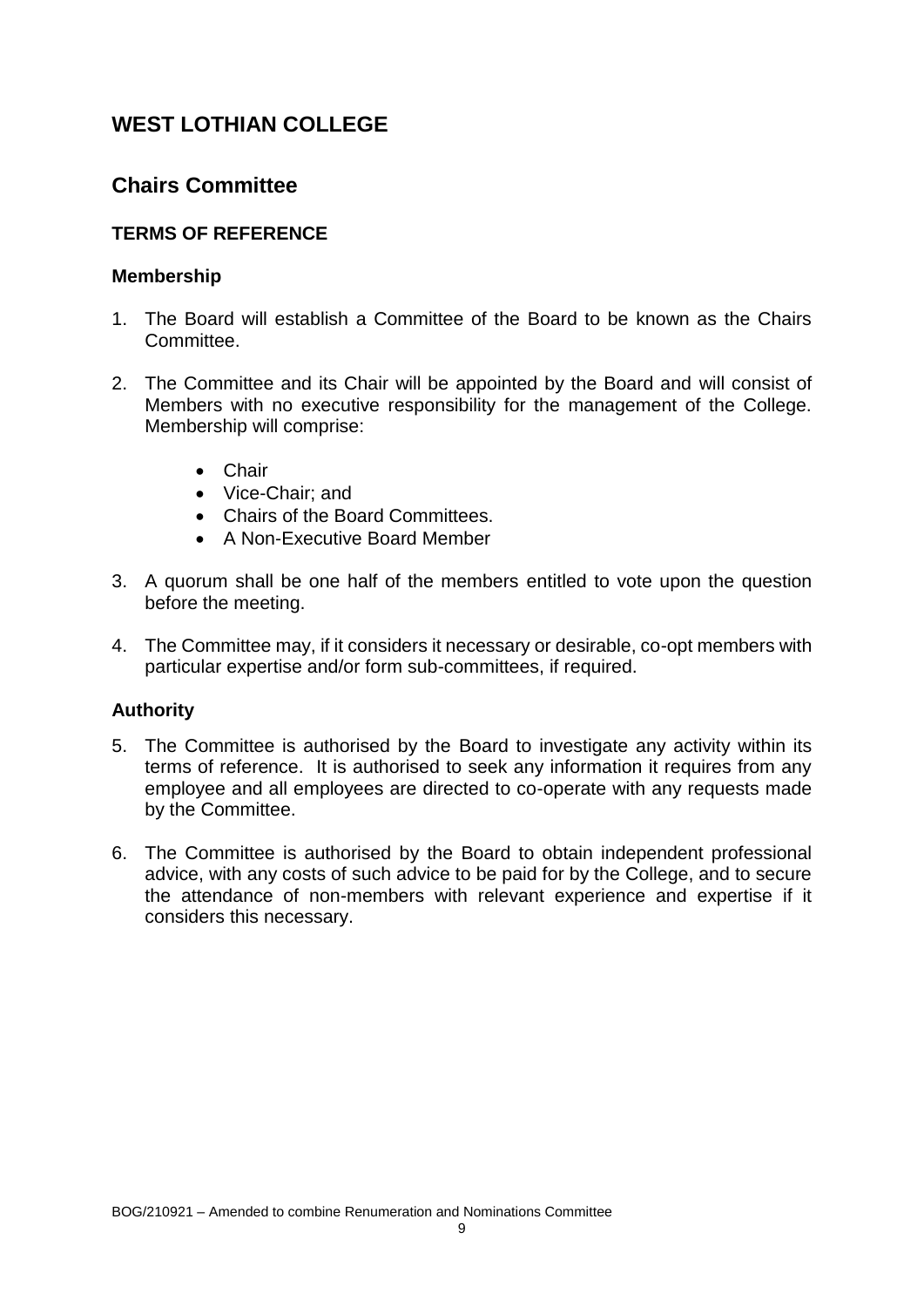## **Proceedings**

- 7. The Committee shall meet as required, but, at least twice a year, prior to the Board of Governors meeting.
- 8. The Chair of the Board shall be the Chair of the Committee, with the exception of matters relating to remuneration, which shall be chaired by the Vice Chair.
- 9. The Board Governance Advisor shall act as the Administrator to the Committee.
- 10. The Principal shall not be a member of the Committee but will attend, except for matters relating to his/her salary or terms of conditions of employment.

### **Duties – Board Development, Succession and Appointments**

- 11. The duties of the Chairs Committee will include matters of Board Development, and the responsibilities of a nomination committee:
	- a. ensure matters of board development are prioritised, seeking to ensure all board and committee discussions are inclusive of a diverse range of views, and open to challenge;
	- b. share learnings from across committees, to promote a culture of continuous improvement;
	- c. recommend the appointment of new members to the Board, and oversee the appointment process and balance of skills, within the Board;
	- d. take cognisance of the Appointment of Board Members, Ministerial Guidance and all relevant Equality and Diversity Legislation and guidance;
	- e. ensure plans are in place for orderly succession to the board and senior management positions, and oversee the development of pipeline for succession, taking into consideration the challenges and opportunities facing the college, and the skills and expertise needed on the board in the future;
	- f. liaise with other board committees, ensuring the interaction between committees and with the board is regularly reviewed, and operating effectively;
	- g. develop and recommend to the Board policies and procedures for the induction and development of Board members;
	- h. employ the services of such advisers as necessary to undertake responsibilities, with costs for advice paid for by the College.